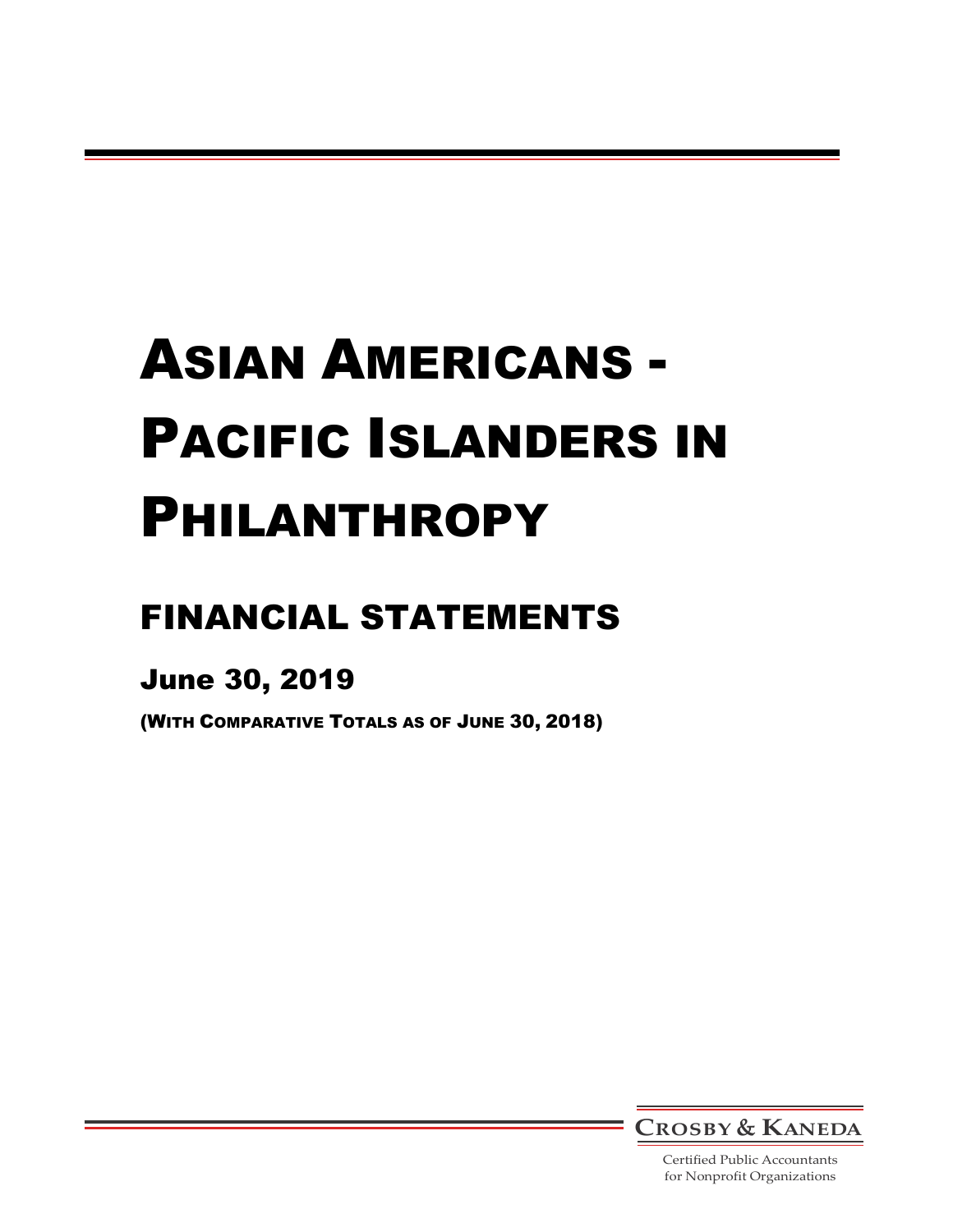# Contents

| Independent Auditors' Report            | $1 - 2$ |
|-----------------------------------------|---------|
| Financial Statements:                   |         |
| <b>Statement of Financial Position</b>  | 3       |
| Statement of Activities                 | 4       |
| <b>Statement of Cash Flows</b>          | 5       |
| <b>Statement of Functional Expenses</b> | 6       |
| Notes to the Financial Statements       | 7-13    |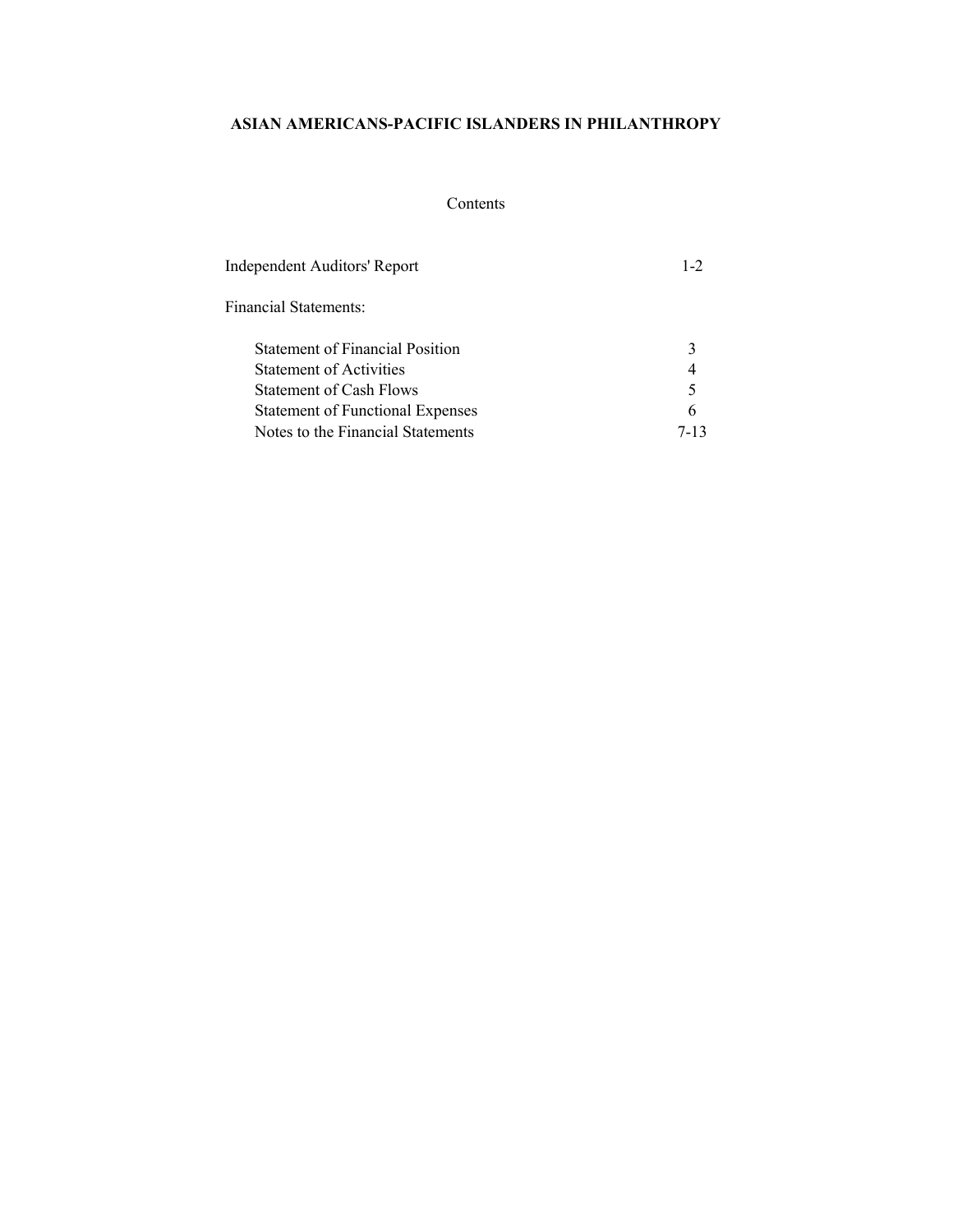**CROSBY & KANEDA**

Certified Public Accountants for Nonprofit Organizations

1970 Broadway Suite 930 Oakland, CA 94612 www.ckcpa.biz 510-835-2727

# **INDEPENDENT AUDITORS' REPORT**

Board of Directors Asian Americans - Pacific Islanders in Philanthropy Oakland, California

# **Report on the Financial Statements**

We have audited the accompanying financial statements of Asian Americans - Pacific Islanders in Philanthropy, which comprise the statement of financial position as of June 30, 2019, and the related statements of activities, cash flows and functional expenses for the year then ended, and the related notes to the financial statements.

# **Management's Responsibility for the Financial Statements**

Management is responsible for the preparation and fair presentation of these financial statements in accordance with accounting principles generally accepted in the United States of America; this includes the design, implementation, and maintenance of internal control relevant to the preparation and fair presentation of financial statements that are free from material misstatement, whether due to fraud or error.

#### **Auditors' Responsibility**

Our responsibility is to express an opinion on these financial statements based on our audit. We conducted our audit in accordance with auditing standards generally accepted in the United States of America. Those standards require that we plan and perform the audit to obtain reasonable assurance about whether the financial statements are free from material misstatement.

An audit involves performing procedures to obtain audit evidence about the amounts and disclosures in the financial statements. The procedures selected depend on the auditor's judgment, including the assessment of the risks of material misstatement of the financial statements, whether due to fraud or error. In making those risk assessments, the auditor considers internal control relevant to the entity's preparation and fair presentation of the financial statements in order to design audit procedures that are appropriate in the circumstances, but not for the purpose of expressing an opinion on the effectiveness of the entity's internal control. Accordingly, we express no such opinion. An audit also includes evaluating the appropriateness of accounting policies used and the reasonableness of significant accounting estimates made by management, as well as evaluating the overall presentation of the financial statements.

We believe that the audit evidence we have obtained is sufficient and appropriate to provide a basis for our audit opinion.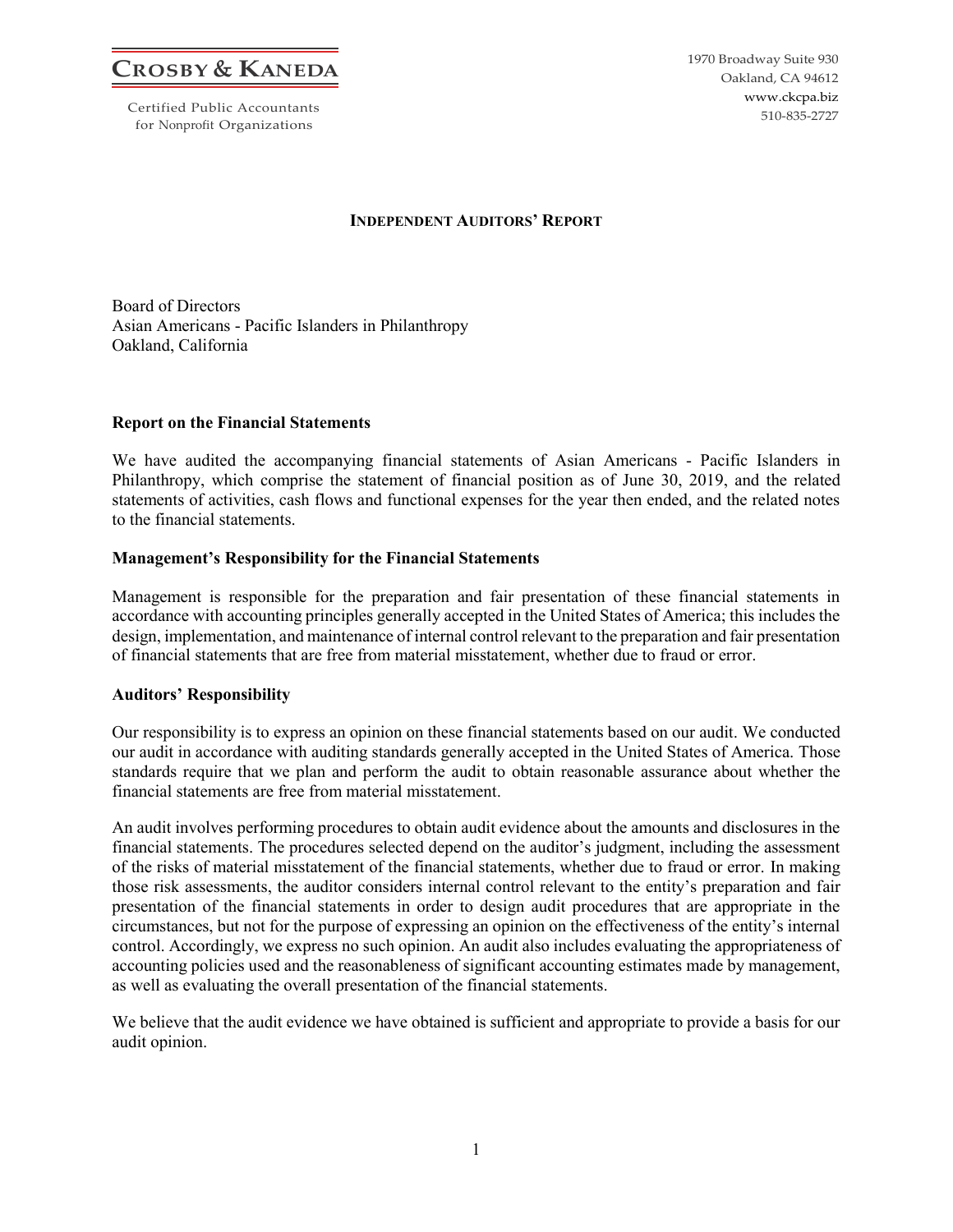# **Opinion**

In our opinion, the financial statements referred to above present fairly, in all material respects, the financial position of Asian Americans - Pacific Islanders in Philanthropy as of June 30, 2019, and the changes in its net assets and its cash flows for the year then ended in accordance with accounting principles generally accepted in the United States of America.

# **Report on Summarized Comparative Information**

We have previously audited the Asian Americans - Pacific Islanders in Philanthropy's June 30, 2018 financial statements, and we expressed an unmodified audit opinion on those audited financial statements in our report dated November 21, 2018. In our opinion, the summarized comparative information presented herein as of and for the year ended June 30, 2018 is consistent, in all material respects, with the audited financial statements from which it has been derived.

Joodry + Laneda CPAS UP

Oakland, California October 23, 2019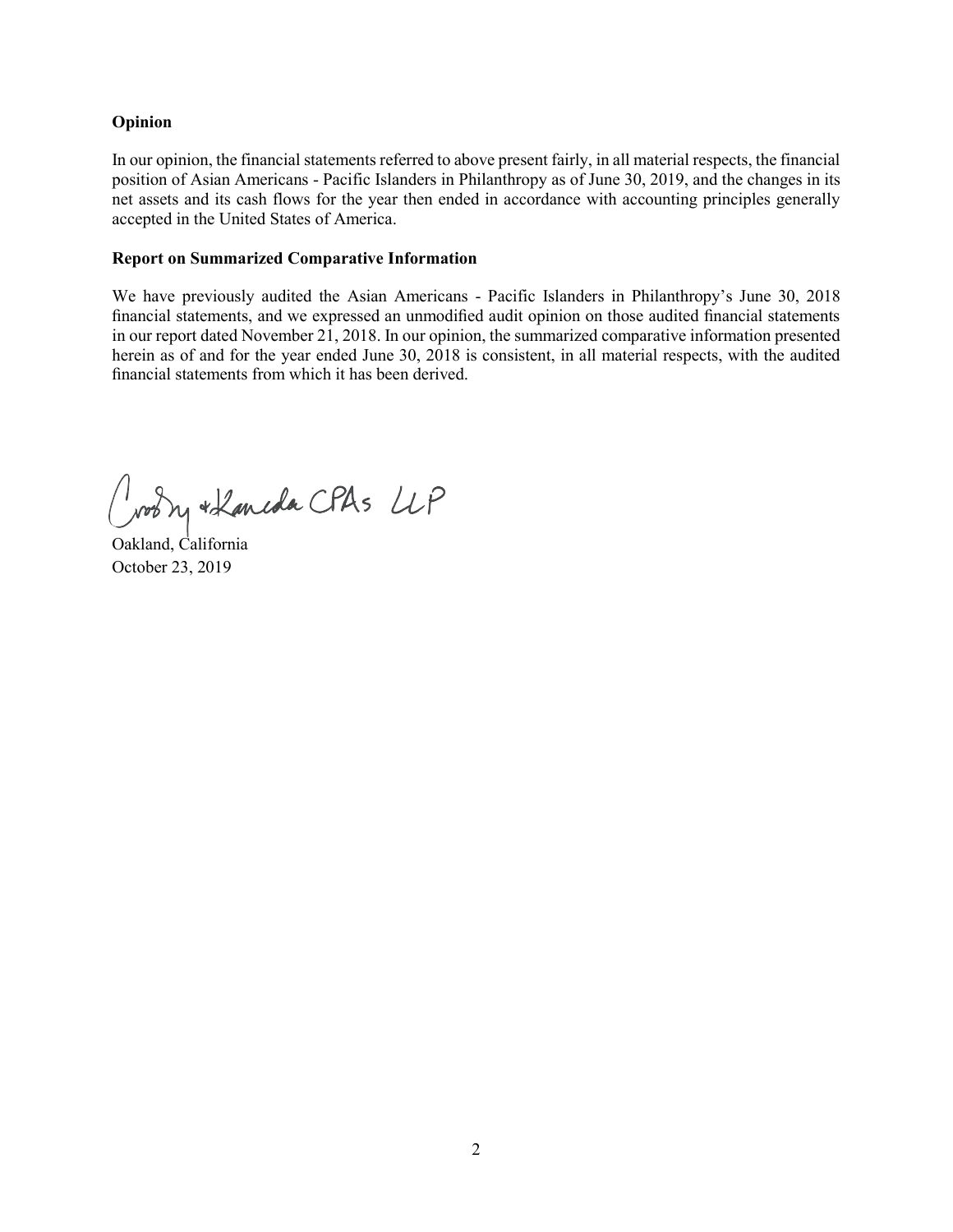# **Statement of Financial Position June 30, 2019 (With Comparative Totals as of June 30, 2018)**

|                                               |              | 2019      | 2018 |           |  |  |
|-----------------------------------------------|--------------|-----------|------|-----------|--|--|
| <b>Assets</b>                                 |              |           |      |           |  |  |
| <b>Current Assets</b>                         |              |           |      |           |  |  |
| Cash                                          | \$           | 597,992   | S.   | 914,418   |  |  |
| Contributions receivable                      |              | 1,090,000 |      | 860,182   |  |  |
| Accounts receivable                           |              | 12,958    |      |           |  |  |
| Prepaid expense                               |              | 12,667    |      | 12,107    |  |  |
| Total current assets                          |              | 1,713,617 |      | 1,786,707 |  |  |
| Property and equipment, net (Note 3)          |              | 2,026     |      | 2,530     |  |  |
| Deposits                                      |              | 8,300     |      | 8,300     |  |  |
| <b>Total Assets</b>                           | <sup>2</sup> | 1,723,943 | S    | 1,797,537 |  |  |
| <b>Liabilities and Net Assets</b>             |              |           |      |           |  |  |
| <b>Current Liabilities</b>                    |              |           |      |           |  |  |
| Accounts payable and accrued expenses         | \$           | 43,895    | \$   | 25,408    |  |  |
| Accrued vacation                              |              | 23,002    |      | 23,834    |  |  |
| Deferred revenue                              |              |           |      | 2,500     |  |  |
| <b>Total Liabilities</b>                      |              | 66,897    |      | 51,742    |  |  |
| Commitments and Contingencies (Notes 4 and 5) |              |           |      |           |  |  |
| <b>Net Assets</b>                             |              |           |      |           |  |  |
| Without donor restrictions                    |              | 353,877   |      | 341,853   |  |  |
| With donor restrictions (Note 6)              |              | 1,303,169 |      | 1,403,942 |  |  |
| <b>Total Net Assets</b>                       |              | 1,657,046 |      | 1,745,795 |  |  |
| Total Liabilities and Net Assets              | \$           | 1,723,943 | \$   | 1,797,537 |  |  |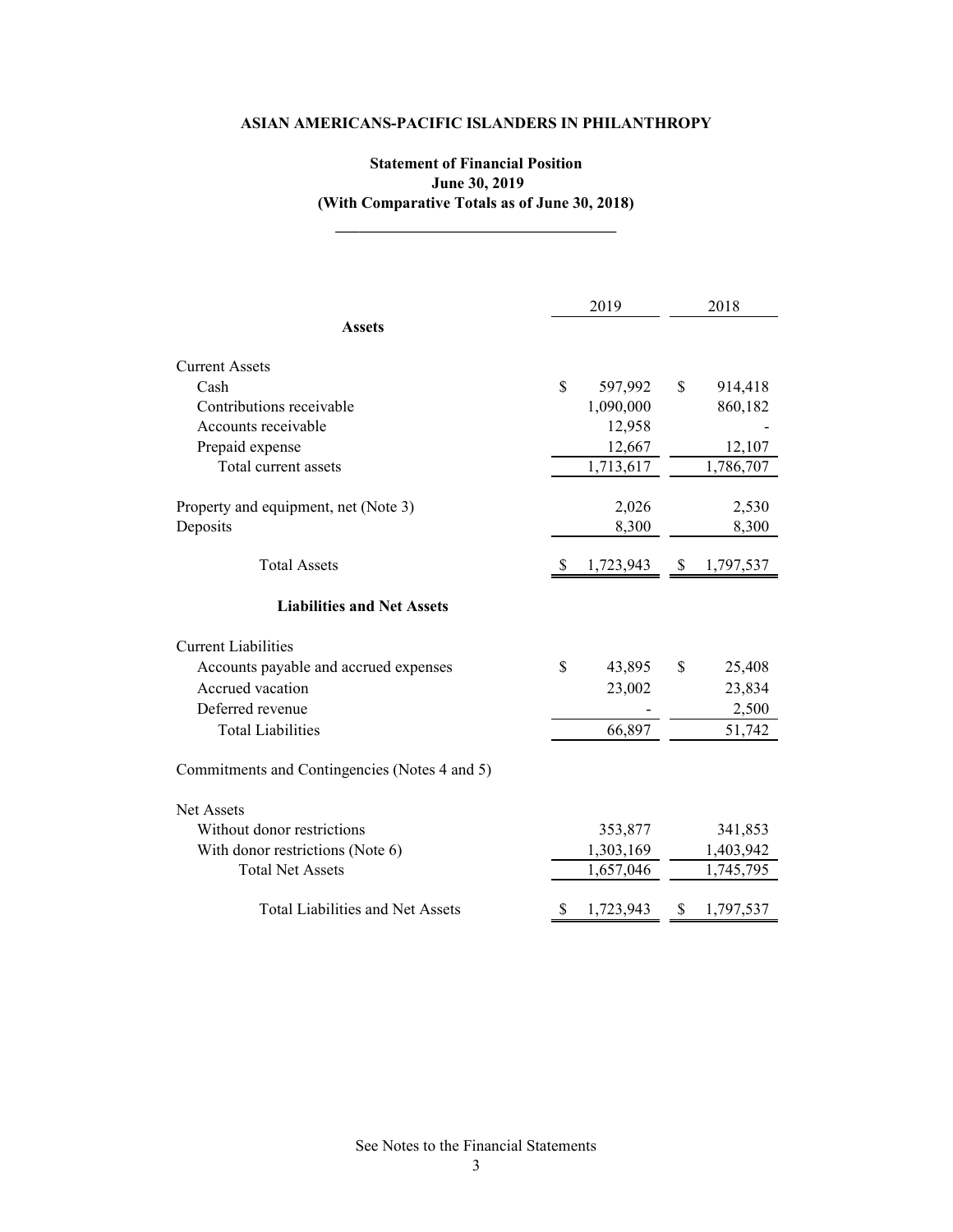# **Statement of Activities For the Year Ended June 30, 2019 (With Comparative Totals for the Year Ended June 30, 2018)**

|                                       |    | Without Donor | With Donor |              |              |           | Total |           |  |
|---------------------------------------|----|---------------|------------|--------------|--------------|-----------|-------|-----------|--|
|                                       |    | Restrictions  |            | Restrictions |              | 2019      |       | 2018      |  |
| <b>Support and Revenue</b>            |    |               |            |              |              |           |       |           |  |
| Support                               |    |               |            |              |              |           |       |           |  |
| Grants and contributions              | \$ | 57,785        | \$         | 535,500      | $\mathbb{S}$ | 593,285   | \$    | 1,635,623 |  |
| Institutional memberships             |    | 282,500       |            |              |              | 282,500   |       | 319,750   |  |
| <b>Total Support</b>                  |    | 340,285       |            | 535,500      |              | 875,785   |       | 1,955,373 |  |
| Revenue                               |    |               |            |              |              |           |       |           |  |
| Individual memberships                |    | 11,000        |            |              |              | 11,000    |       | 12,500    |  |
| Conference fees                       |    | 15,025        |            |              |              | 15,025    |       | 14,875    |  |
| Interest income                       |    |               |            |              |              |           |       | 800       |  |
| Other                                 |    | 225           |            |              |              | 225       |       | 1,115     |  |
| <b>Total Revenue</b>                  |    | 26,250        |            |              |              | 26,250    |       | 29,290    |  |
| Support provided by expiring time and |    |               |            |              |              |           |       |           |  |
| purpose restrictions                  |    | 636,273       |            | (636, 273)   |              |           |       |           |  |
| <b>Total Support and Revenue</b>      |    | 1,002,808     | (100,773)  |              |              | 902,035   |       | 1,984,663 |  |
| <b>Expenses</b>                       |    |               |            |              |              |           |       |           |  |
| Program                               |    | 777,010       |            |              |              | 777,010   |       | 718,888   |  |
| Management and general                |    | 183,052       |            |              |              | 183,052   |       | 241,803   |  |
| Membership development                |    | 30,722        |            |              |              | 30,722    |       | 31,153    |  |
| <b>Total Expenses</b>                 |    | 990,784       |            |              |              | 990,784   |       | 991,844   |  |
| Change in Net Assets                  |    | 12,024        |            | (100, 773)   |              | (88, 749) |       | 992,819   |  |
| Net Assets, beginning of year         |    | 341,853       |            | 1,403,942    |              | 1,745,795 |       | 752,976   |  |
| Net Assets, end of year               | \$ | 353,877       | S          | 1,303,169    | S            | 1,657,046 | S     | 1,745,795 |  |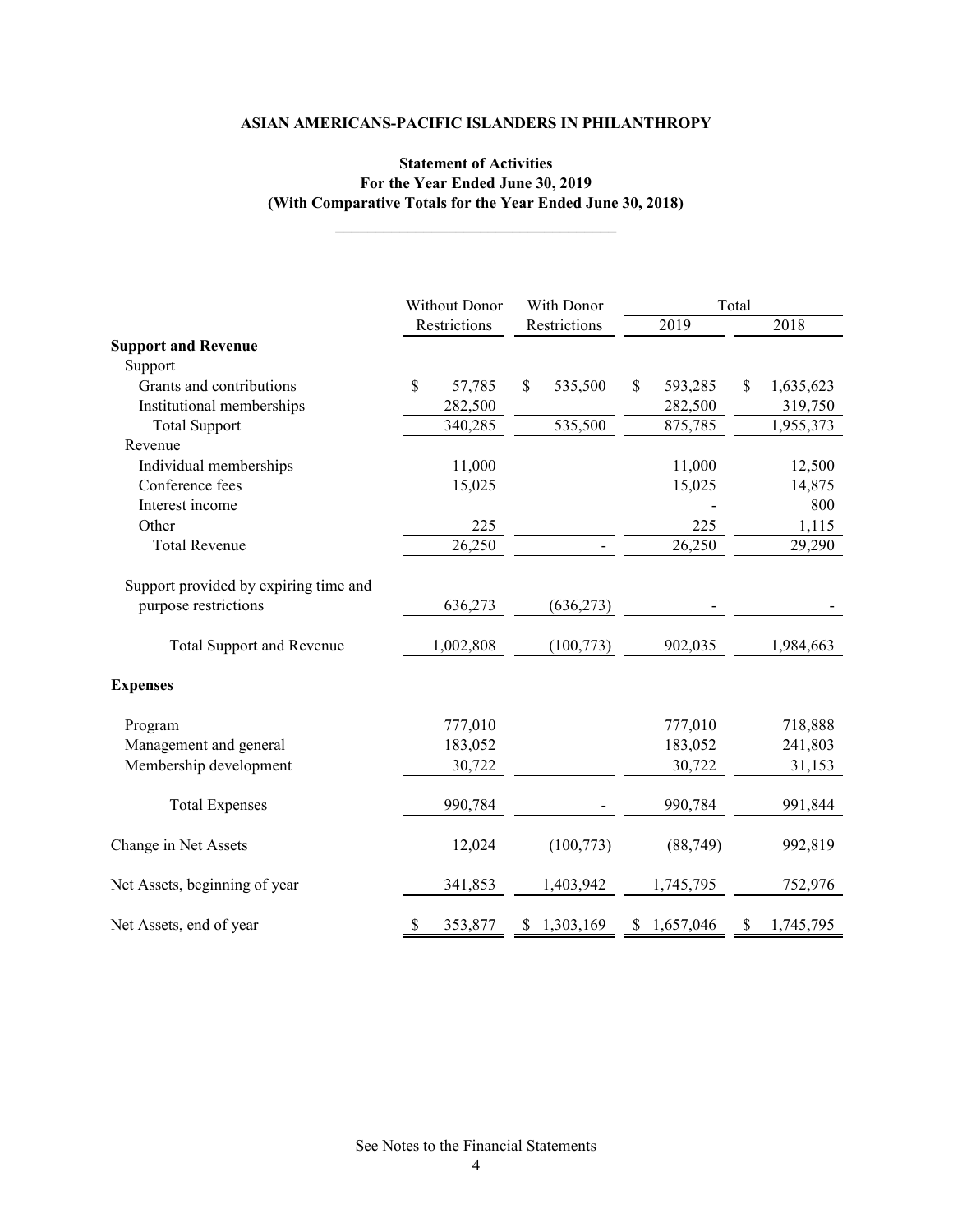# **Statement of Cash Flows For the Year Ended June 30, 2019 (With Comparative Totals for the Year Ended June 30, 2018)**

**\_\_\_\_\_\_\_\_\_\_\_\_\_\_\_\_\_\_\_\_\_\_\_\_\_\_\_\_\_\_\_\_\_\_\_**

|                                                       | 2019            |              | 2018       |
|-------------------------------------------------------|-----------------|--------------|------------|
| Cash flows from operating activities:                 |                 |              |            |
| Change in net assets                                  | \$<br>(88, 749) | $\mathbb{S}$ | 992,819    |
| Adjustments to reconcile change in net assets to cash |                 |              |            |
| provided (used) by operating activities:              |                 |              |            |
| Depreciation                                          | 504             |              | 805        |
| Change in assets and liabilities:                     |                 |              |            |
| Contributions receivable                              | (229, 818)      |              | (772, 182) |
| Accounts receivable                                   | (12,958)        |              |            |
| Prepaid expense                                       | (560)           |              | (1, 423)   |
| Accounts payable and accrued expenses                 | 18,487          |              | (65,213)   |
| Accrued vacation                                      | (832)           |              | 3,505      |
| Deferred revenue                                      | (2,500)         |              | (2,500)    |
| Net cash provided (used) by operating activities      | (316, 426)      |              | 155,811    |
| Net change in cash                                    | (316, 426)      |              | 155,811    |
| Cash, beginning of year                               | 914,418         |              | 758,607    |
| Cash, end of year                                     | 597,992         |              | 914,418    |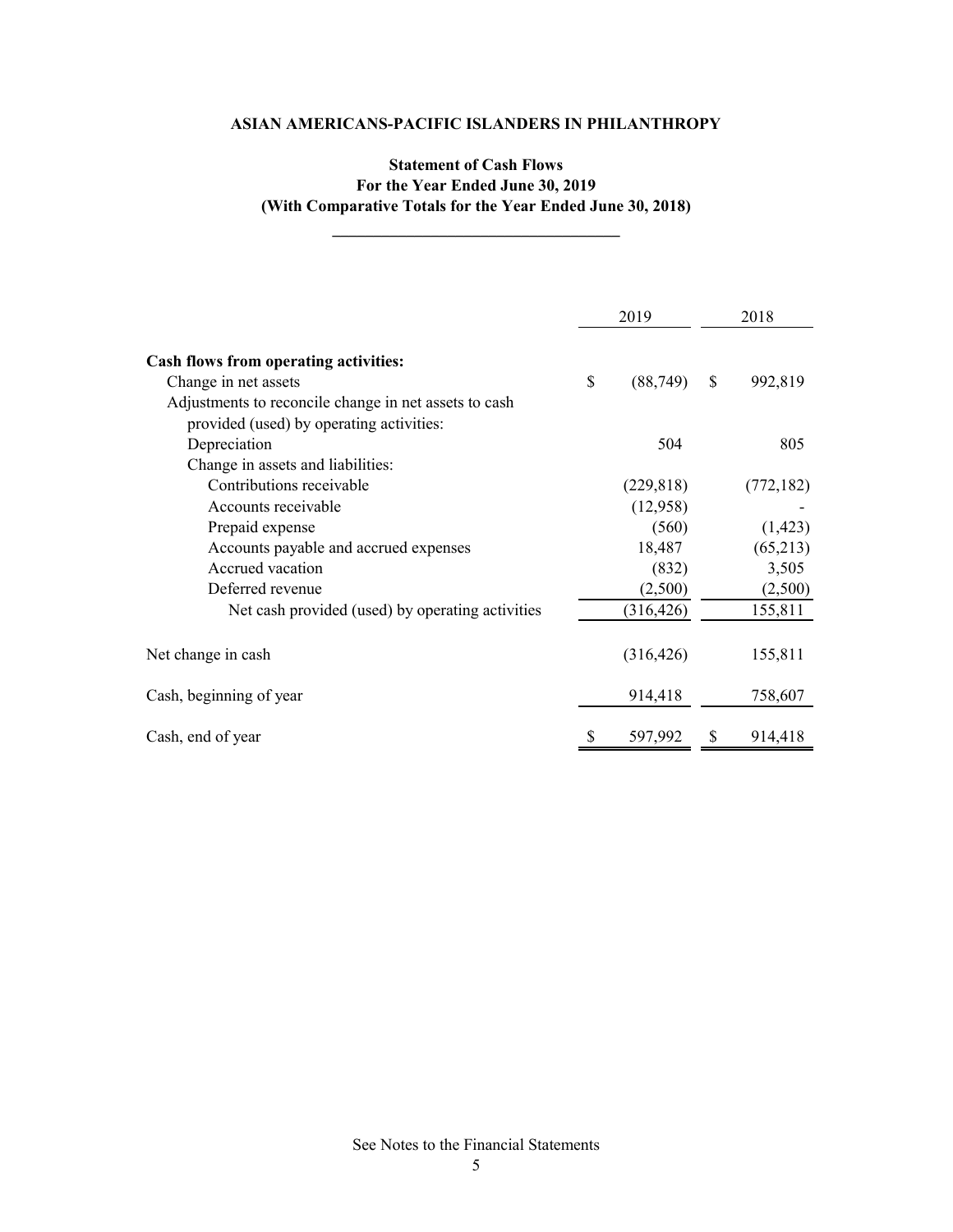# **Statement of Functional Expenses For the Year Ended June 30, 2019 (With Comparative Totals for the Year Ended June 30, 2018)**

**\_\_\_\_\_\_\_\_\_\_\_\_\_\_\_\_\_\_\_\_\_\_\_\_\_\_\_\_\_\_\_\_\_\_\_**

|                                 | Programs      |     |            |     | Total<br>Management |     |             | Membership |             | Total |         |     |         |
|---------------------------------|---------------|-----|------------|-----|---------------------|-----|-------------|------------|-------------|-------|---------|-----|---------|
|                                 | Projects      |     | Membership |     | Program             |     | and General |            | Development |       | 2019    |     | 2018    |
| <b>Salaries</b>                 | \$<br>224,784 | \$. | 108,419    | \$. | 333,203             | \$. | 80,247      | \$         | 21,537      | \$    | 434,987 | \$. | 420,387 |
| Employee benefits               | 20,571        |     | 9,922      |     | 30,493              |     | 7,344       |            | 1,971       |       | 39,808  |     | 40,469  |
| Payroll taxes                   | 18,287        |     | 8,820      |     | 27,107              |     | 6,529       |            | 1,752       |       | 35,388  |     | 33,664  |
| <b>Total Personnel</b>          | 263,642       |     | 127,161    |     | 390,803             |     | 94,120      |            | 25,260      |       | 510,183 |     | 494,520 |
| Regrants                        | 87,500        |     |            |     | 87,500              |     |             |            |             |       | 87,500  |     | 71,718  |
| Fees for service                | 63,696        |     | 47,529     |     | 111,225             |     | 54,071      |            |             |       | 165,296 |     | 148,235 |
| Office expenses                 | 14,294        |     | 6,894      |     | 21,188              |     | 5,101       |            | 1,370       |       | 27,659  |     | 22,997  |
| Information technology          | 13,049        |     | 6,097      |     | 19,146              |     | 4,611       |            | 1,237       |       | 24,994  |     | 7,895   |
| Occupancy                       | 27,560        |     | 13,293     |     | 40,853              |     | 9,839       |            | 2,641       |       | 53,333  |     | 53,243  |
| Travel, conferences and meeting | 41,523        |     | 59,047     |     | 100,570             |     | 13,092      |            |             |       | 113,662 |     | 183,263 |
| Depreciation                    | 260           |     | 126        |     | 386                 |     | 93          |            | 25          |       | 504     |     | 805     |
| Dues and membership             | 2,420         |     |            |     | 2,420               |     | 1,422       |            |             |       | 3,842   |     | 4,777   |
| Insurance                       | 1,969         |     | 950        |     | 2,919               |     | 703         |            | 189         |       | 3,811   |     | 4,391   |
| <b>Total Expenses</b>           | \$<br>515,913 |     | 261,097    | \$  | 777,010             |     | 183,052     |            | 30,722      |       | 990,784 |     | 991,844 |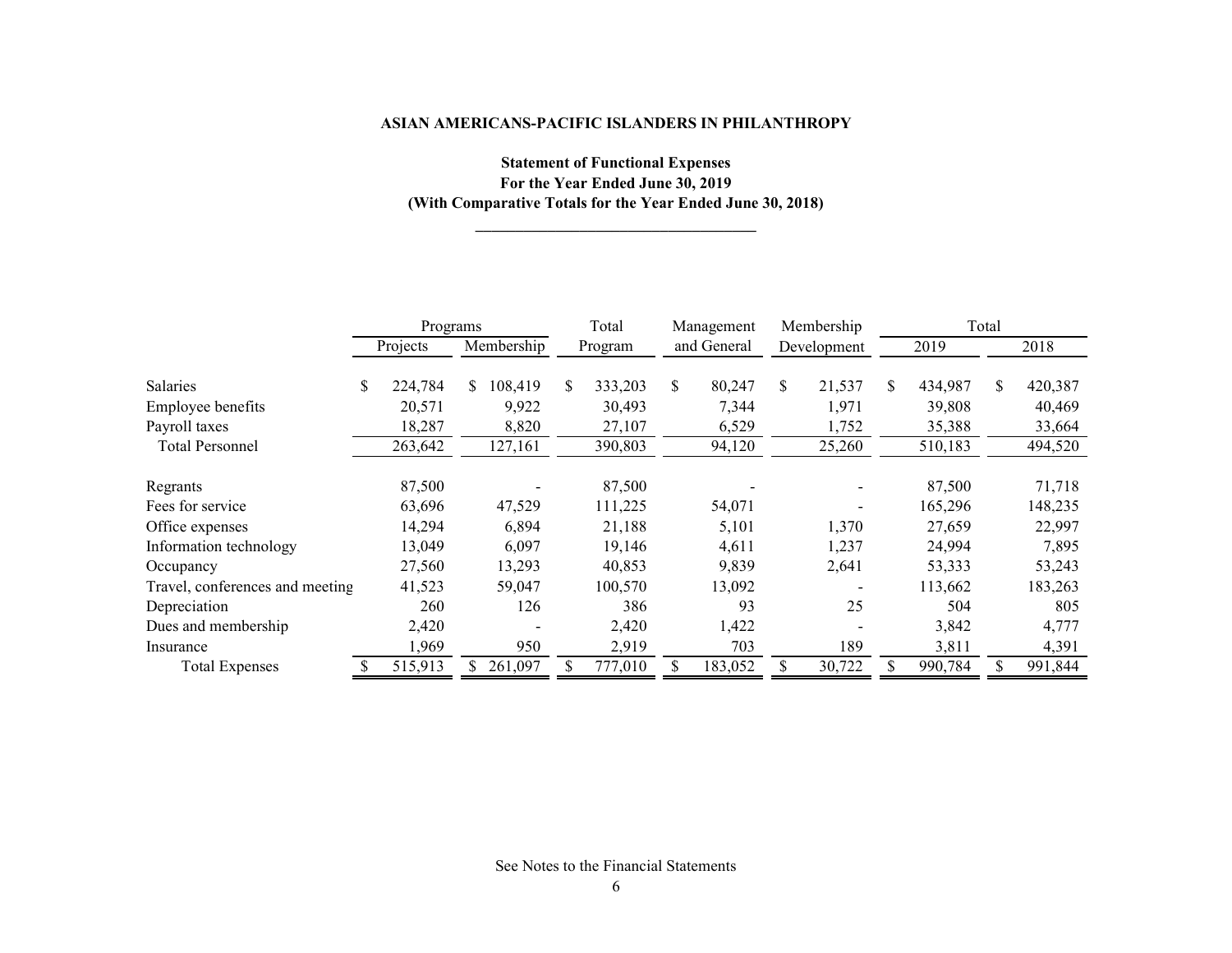# **NOTE 1: NATURE OF ACTIVITIES**

Asian Americans - Pacific Islanders in Philanthropy (AAPIP or the Organization) is a nonprofit public benefit corporation founded in 1990. AAPIP is a national membership and philanthropic advocacy organization dedicated to expanding and mobilizing resources for Asian American/Pacific Islander (AAPI) communities to build a more just and equitable society. AAPIP's members include staff and trustees of foundations and other grant making entities as well as individual donors and philanthropy-serving professionals. In addition, AAPIP supports ten regional chapters in the United States (Boston, Chicago, Los Angeles, Minneapolis, New York, Philadelphia, San Francisco, Seattle, Silicon Valley and Washington DC). These chapters are centers for place-based advocacy, information sharing, leadership development, and network building around AAPI issues and philanthropy.

AAPIP's programs include a range of convening, research and advocacy, community philanthropy or "Giving Circles" and other incubation projects. These programs are designed to engage AAPI communities and philanthropy to address unmet needs; serve as a resource for and about AAPI communities; support informed, grassroots giving within and to AAPI communities; and explore new ideas and approaches for social justice philanthropy.

# **NOTE 2: SIGNIFICANT ACCOUNTING POLICIES**

#### **Basis of Accounting**

The accompanying financial statements have been prepared on the accrual basis of accounting in accordance with accounting principles generally accepted in the United States of America (GAAP).

#### **Net Assets**

The financial statements report net assets and changes in net assets in two classes that are based upon the existence or absence of restrictions on use that are placed by its donors, as follows:

*Net assets without donor restrictions* – are resources available to support operations. The only limits on the use of the net assets are the broad limits resulting from the nature of the Organization, the environment in which it operates, the purposes specified in its corporate documents and its application for tax-exempt status, and any limits resulting from contractual agreements with creditors and others that are entered into in the course of its operations.

*Net assets with donor restrictions* – are resources that are restricted by a donor for use for a particular purpose or in a particular period. Some donor-imposed restrictions are temporary in nature, and the restriction will expire when the resources are used in accordance with the donor's instructions or when the stipulated time has passed. Other donor-imposed restrictions are perpetual in nature. There were no restrictions of this nature as of June 30, 2019.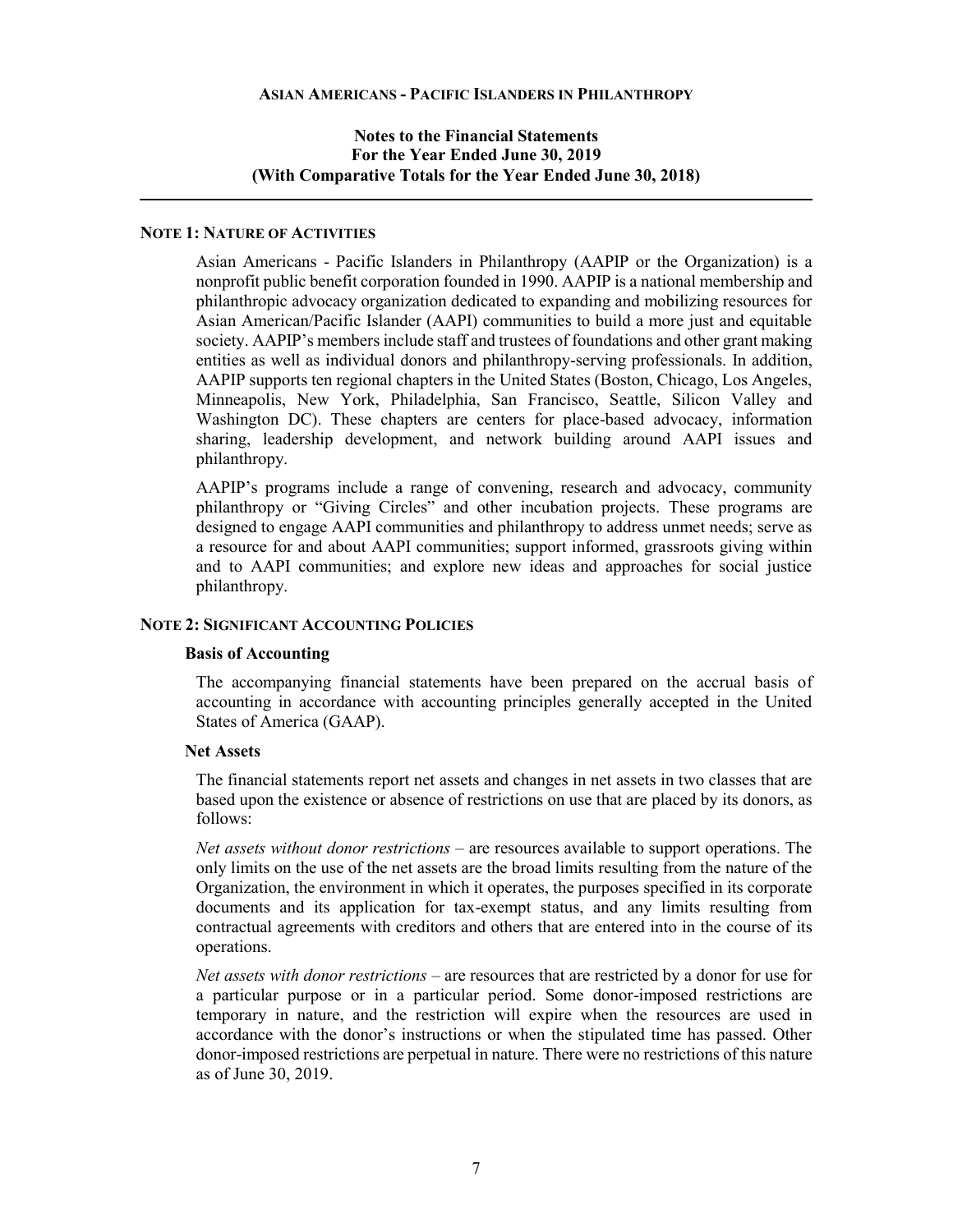When a donor's restriction is satisfied, either by using the resources in the manner specified by the donor or by the passage of time, the expiration of the restriction is reported in the financial statements by reclassifying the net assets from net assets with donor restrictions to net assets without donor imposed restrictions. Net assets restricted for acquisition of building or equipment (or less commonly, the contribution of those net assets directly) are reported as net assets with donor restrictions until the specified asset is placed in service by the Organization, unless the donor provides more specific directions about the period of its use.

#### **Classification of Transactions**

All revenues and net gains are reported as increases in net assets without donor restrictions in the statement of activities unless the donor specified the use of the related resources for a particular purpose or in a future period. All expenses and net are reported as decreases in net assets without donor restrictions.

#### **Accounting for Contributions**

Contributions, including unconditional promises to give, are recognized when received. All contributions are reported as increases in net assets without donor restrictions unless the contributed assets are specifically restricted by the donor. Amounts received that are restricted by the donor to use in future periods or for specific purposes are reported as increases in net assets with donor restrictions. Unconditional promises with payments due in future years have an implied restriction to be used in the year the payment is due, and therefore are reported as restricted until payment is due, unless the contribution is clearly intended to support activities of the current fiscal year. Conditional promises are not recognized until they become unconditional, that is, until all conditions on which they depend are substantially met.

#### **Accounts Receivable**

Accounts receivable are primarily unsecured non-interest bearing amounts due from members. The Organization considers all accounts receivable to be fully collectible at June 30, 2019. Accordingly, no allowance for doubtful accounts was deemed necessary. If amounts become uncollectible, they are charged to expense in the period in which that determination is made.

#### **Contributions Receivable**

Contributions receivable including pledges and grants receivable are unconditional promises to give that are recognized as contributions when the promise is received. Contributions receivable that are expected to be collected in less than one year are reported at net realizable value. Contributions receivable that are expected to be collected in more than one year are recorded at fair value at the date of promise. That fair value is computed using a present value technique applied to anticipated cash flows. The Organization has evaluated the value of the discount and concluded that it was not material for recognition. The Organization considers all contributions receivable to be fully collectible at June 30, 2019. Accordingly, no allowance for doubtful accounts was deemed necessary. If amounts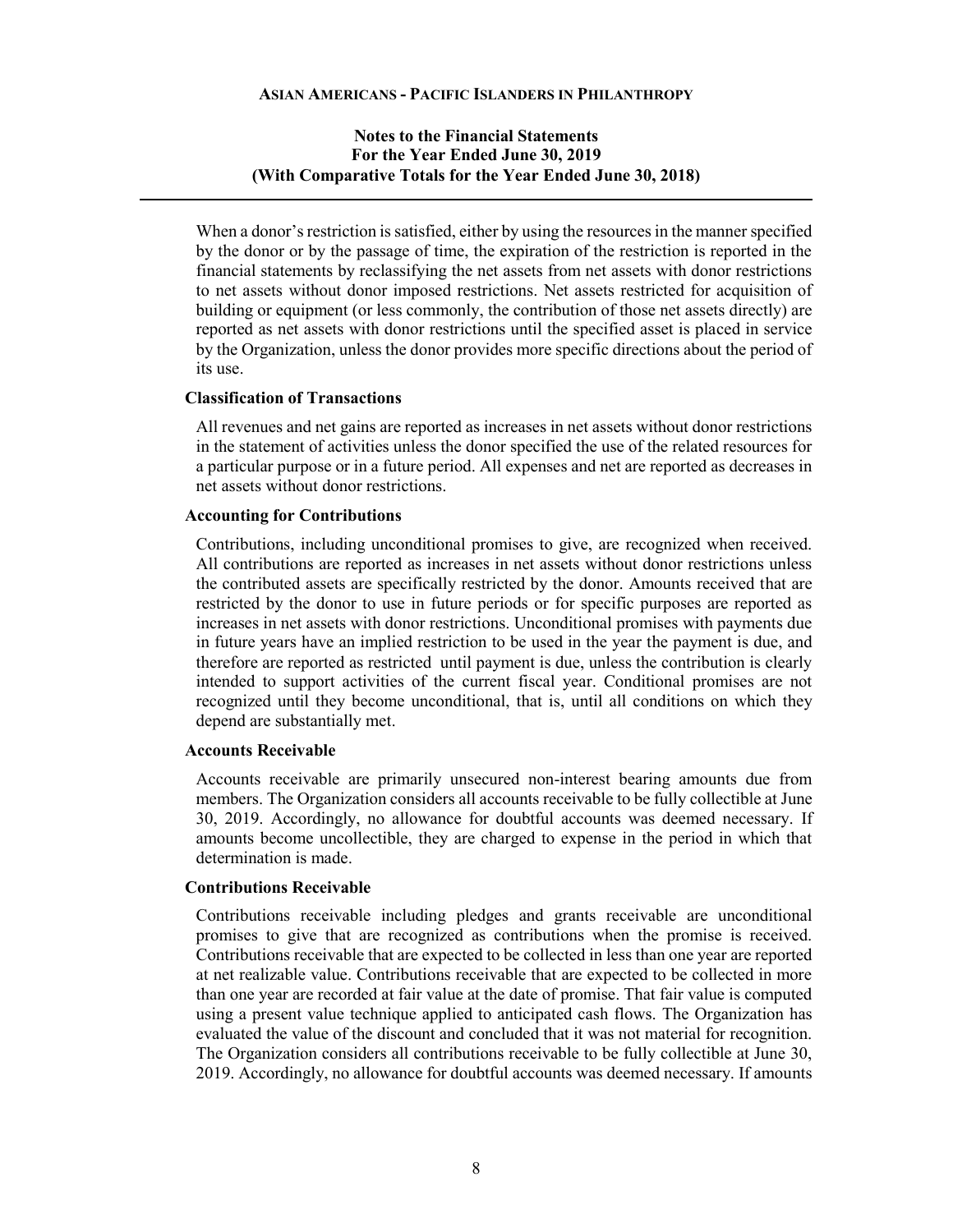become uncollectible, they are charged to expense in the period in which that determination is made.

#### **Income Taxes**

The Internal Revenue Service and the California Franchise Tax Board have determined that the Organization is exempt from federal and state income taxes under Internal Revenue Code Section 501(c)(3) and the California Revenue and Taxation Code Section 23701(d). The Organization has evaluated its current tax positions as of June 30, 2019 and is not aware of any significant uncertain tax positions for which a reserve would be necessary. The Organization's tax returns are generally subject to examination by federal and state taxing authorities for three and four years, respectively after they are filed.

#### **Contributed Services**

Contributed services are reflected in the financial statements at the fair value of the services received only if the services (a) create or enhance nonfinancial assets or (b) require specialized skills, are performed by people with those skills, and would otherwise be purchased by the Organization. There were no contributed services that met the criteria for recognition for the year ended June 30, 2019.

#### **Estimates**

The preparation of financial statements in conformity with GAAP requires management to make estimates and assumptions that affect the reported amounts of assets and liabilities and disclosures of contingent assets and liabilities at the date of the financial statements and the reported amounts of revenues and expenses during the reporting period. Accordingly, actual results could differ from those estimates.

#### **Fair Value Measurements**

Fair value is defined as the exchange price that would be received for an asset or paid to transfer a liability (an exit price) in the principal or most advantageous market for the asset or liability in an orderly transaction between market participants on the measurement date. The Organization determines the fair values of its assets and liabilities based on a fair value hierarchy that includes three levels of inputs that may be used to measure fair value.

Level 1 - Quoted prices (unadjusted) in active markets for identical assets or liabilities that the Organization has the ability to access at the measurement date.

Level 2 - Inputs other than quoted market prices that are observable for the asset or liability, either directly or indirectly.

Level 3 - Unobservable inputs for the assets or liability.

The Organization had no assets or liabilities recorded at fair value on June 30, 2019.

#### **Concentration of Credit Risk**

At times, the Organization may have deposits in excess of federally insured limits. The risk is managed by maintaining all deposits in high quality financial institutions.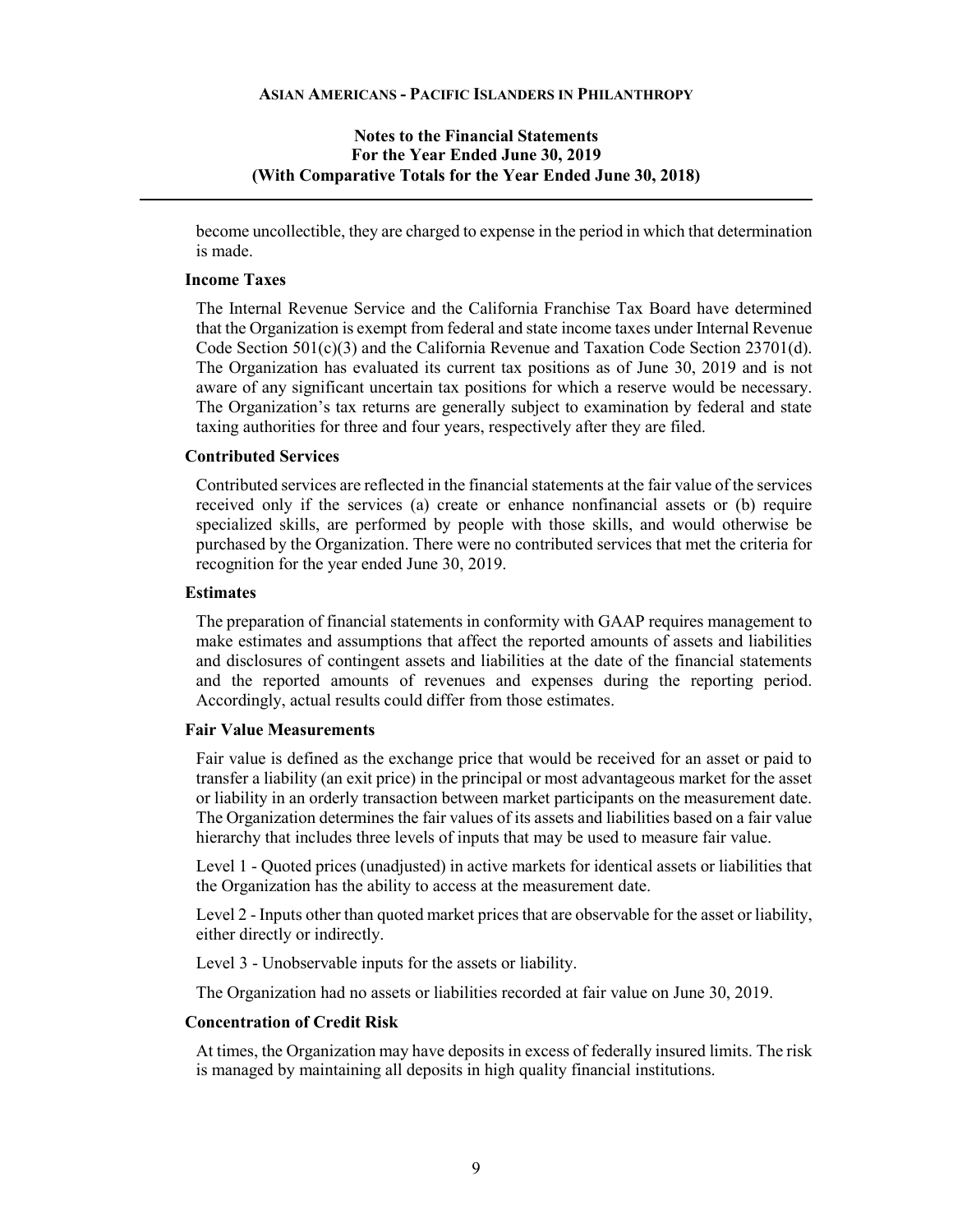# **Property and Equipment**

Property and equipment purchased by the Organization is recorded at cost. The Organization capitalizes all expenditures for property and equipment over \$1,000; the fair value of donated fixed assets is similarly capitalized. Depreciation is computed using the straight-line method over the estimated useful lives on the property and equipment or the related lease terms as follows:

| Computer equipment and software   | 3-5 years |
|-----------------------------------|-----------|
| Furniture, fixtures and equipment | 3-7 years |

Expenditures for major renewals and betterments that extend the useful lives of the property and equipment are capitalized. Expenditures for maintenance and repairs are charged to expense as incurred.

Management reviews long-lived assets for impairment when circumstances indicate the carrying amount of the asset may not be recoverable.

# **Deferred Revenue**

Deferred revenue represents membership dues received for services that have not been completely fulfilled.

#### **Expense Recognition and Allocation**

The cost of providing the Organization's programs and other activities is summarized on a functional basis in the statement of activities and statement of functional expenses. Expenses that can be identified with a specific program or support service are charged directly to that program or support service. Costs common to multiple functions have been allocated among the various functions using a reasonable allocation method that is consistently applied as follows:

Salaries and wages, benefits, and payroll taxes are allocated based on tracking by functional area in payroll system.

Occupancy, depreciation, and amortization, interest, telephone and internet services, insurance, and supplies and miscellaneous expenses that cannot be directly identified are allocated on the basis of employee full time equivalents.

Management and general activities include the functions necessary to provide support for the organization's program activities. They include activities that provide governance (Board of Directors), oversight, business management, financial recordkeeping, budgeting, legal services, human resource management, and similar functions that ensure an adequate working environment and an equitable employment program.

Fundraising activities include publicizing and conducting fundraising campaigns; maintaining donor lists; conducting special fundraising events; and other activities involved with soliciting contributions from corporations, foundations, individuals, and others.

Fundraising costs are expensed as incurred, even though they may result in contributions received in future years. The organization generally does not conduct its fundraising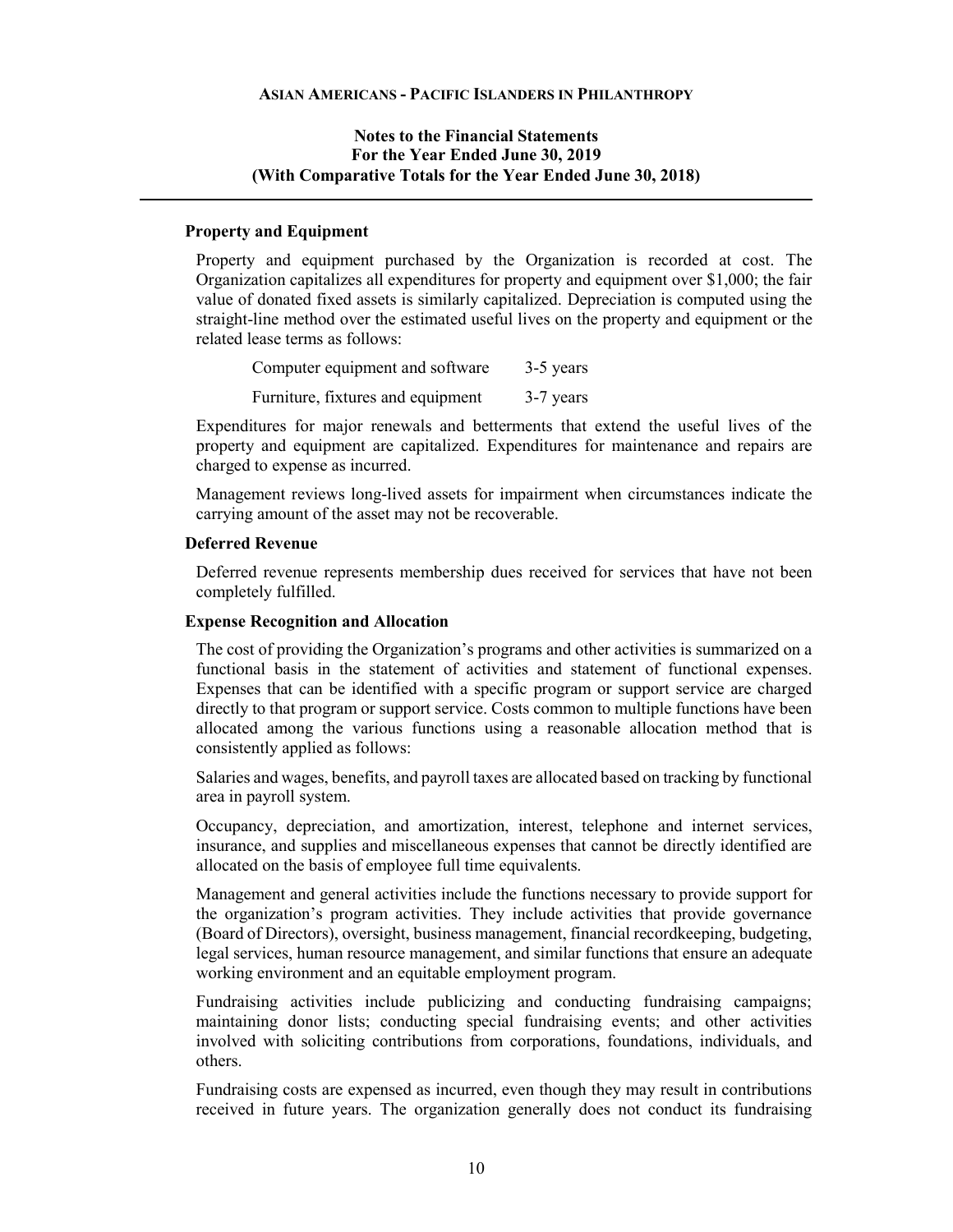activities in conjunction with its other activities. In the few cases in which it does, such as when the annual report or donor acknowledgements contain requests for contributions, joint costs have been allocated between fundraising and general and administrative expenses in accordance with standards for accounting for costs of activities that include fundraising.

#### **Changes in Accounting Principles**

The Organization implemented FASB ASU No. 2016-14 in the current year, applying the changes retrospectively. The new standards change the following aspects of the financial statements:

The temporarily restricted and permanently restricted net asset classes have been combined into a single net asset class called net assets with donor restrictions.

The unrestricted net asset class has been renamed net assets without donor restrictions.

The financial statements include a disclosure about liquidity and availability of resources.

The changes have the following effect on net assets at June 30, 2018:

|                                       | As Originally | After Adoption of |
|---------------------------------------|---------------|-------------------|
| Net Asset Class                       | Presented     | ASU 2016-14       |
| Unrestricted net assets               | 341,853       |                   |
| Temporarily restricted net assets     | 1,403,942     |                   |
| Net assets without donor restrictions |               | 341,853           |
| Net assets with donor restrictions    |               | 1,403,942         |
| Total                                 | 145 795       | 745.795           |

#### **Prior Year Summarized Information**

The financial statements include certain prior year summarized comparative information in total but not by net asset class. Such information does not include sufficient detail to constitute a presentation in conformity with GAAP. Accordingly, such information should be read in conjunction with the Organization's financial statements for the year ended June 30, 2018, from which the summarized information was derived.

#### **Reclassifications**

Certain accounts in the prior year's summarized information have been reclassified for comparative purposes to conform with the presentation in the current-year financial statements.

#### **Subsequent Events**

The Organization has evaluated subsequent events and has concluded that as of October 23, 2019 the date that the financial statements were available to be issued, there were no significant subsequent events to disclose.

#### **NOTE 3: PROPERTY AND EQUIPMENT**

Property and equipment consisted of the following at June 30: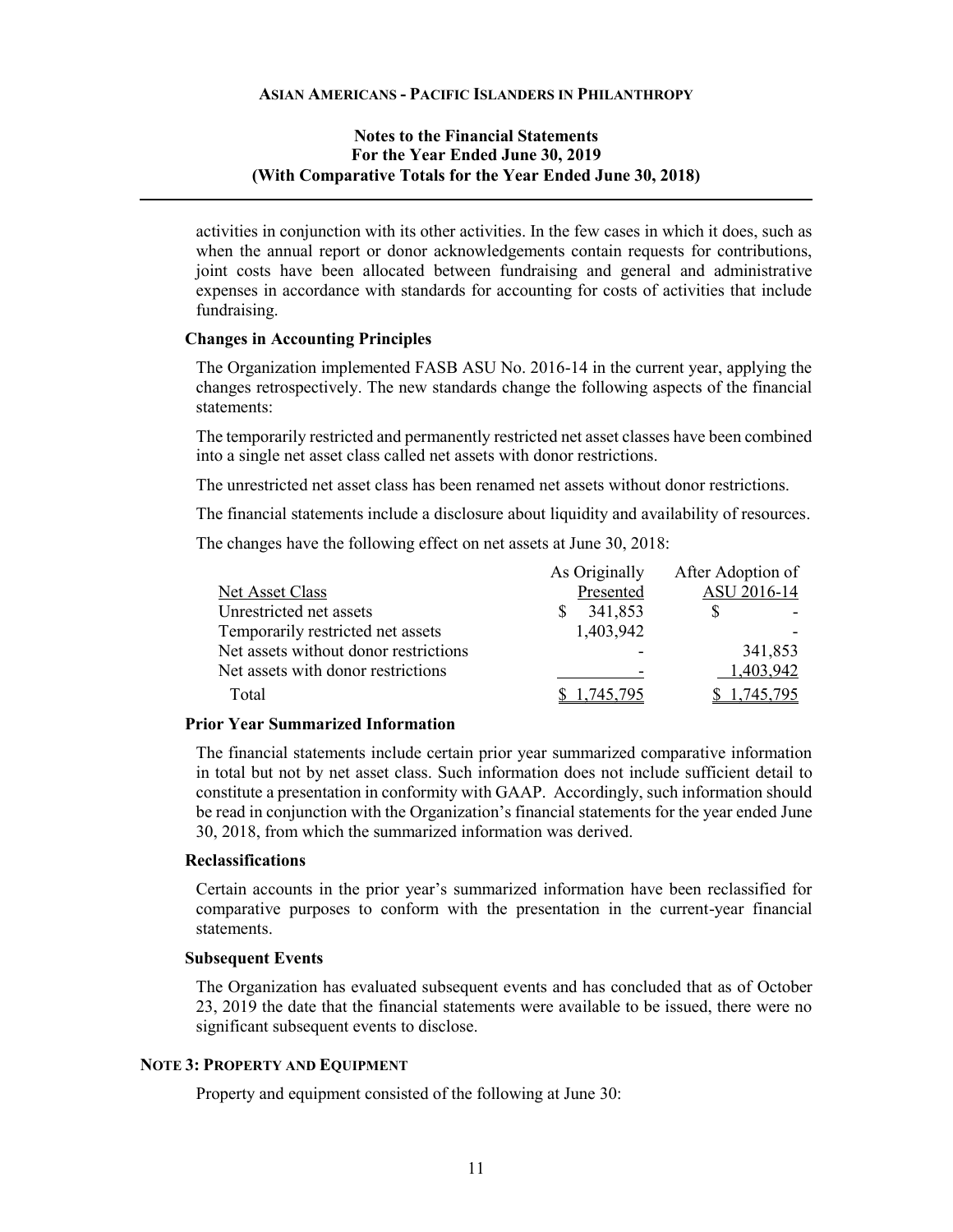# **Notes to the Financial Statements For the Year Ended June 30, 2019 (With Comparative Totals for the Year Ended June 30, 2018)**

|                                 | 2019     | 2018   |
|---------------------------------|----------|--------|
| Computer equipment and software | \$17,660 | 17,660 |
| Furniture and fixtures          | 2,765    | 2,765  |
| Less accumulated depreciation   | 18.399   | 7.895  |
| Total                           |          |        |

#### **NOTE 4: COMMITMENTS**

#### **Operating Leases**

The Organization leases office equipment that expires on March 10, 2020. Future minimum lease payments totaled \$228 for the year ended June 30, 2020.

#### **NOTE 5: CONTINGENCIES**

#### **Compliance with Donor Restrictions**

Grant awards require the fulfillment of certain conditions as set forth in the instrument of grant. Failure to fulfill the conditions could result in the return of the funds to the grantors. The Organization deems this contingency remote since by accepting the grants and their terms, it has accommodated the objectives of the Organization to the provisions of the grants. The Organization's management is of the opinion that the Organization has complied with the terms of all grants.

#### **Sabbaticals**

The Organization offers regular full-time employees up to six weeks paid sabbatical leave after five continuous years of service. Leave must be taken within 24 months of the date the employee becomes eligible or it will be forfeited. Sabbatical benefits do not vest, and leave is subject to the ability of the Organization to accommodate the leave of absence. The President and CEO retains the discretion to grant or deny requests for sabbatical leave. As of June 30, 2019, the Organization's management has estimated that any costs to the Organization to implement this policy would not be significant, and therefore has not accrued the liability.

#### **NOTE 6: NET ASSETS WITH DONOR RESTRICTIONS**

Net assets with donor restrictions were available as follows as of June 30:

|                            | 2019      | 2018      |
|----------------------------|-----------|-----------|
| LA Chapter                 | 5,670     |           |
| <b>CHANGE Philanthropy</b> | 1,039,999 | 1,234,629 |
| Future use                 | 257,500   | 169,313   |
| Total                      | 1,303,169 | 1.403.942 |

#### **NOTE 7: LINE OF CREDIT**

The Organization has a secured line of credit with a bank for a total of \$150,000 to be drawn down upon as needed, with a floating interest rate equal to the Index plus 2.00%, or